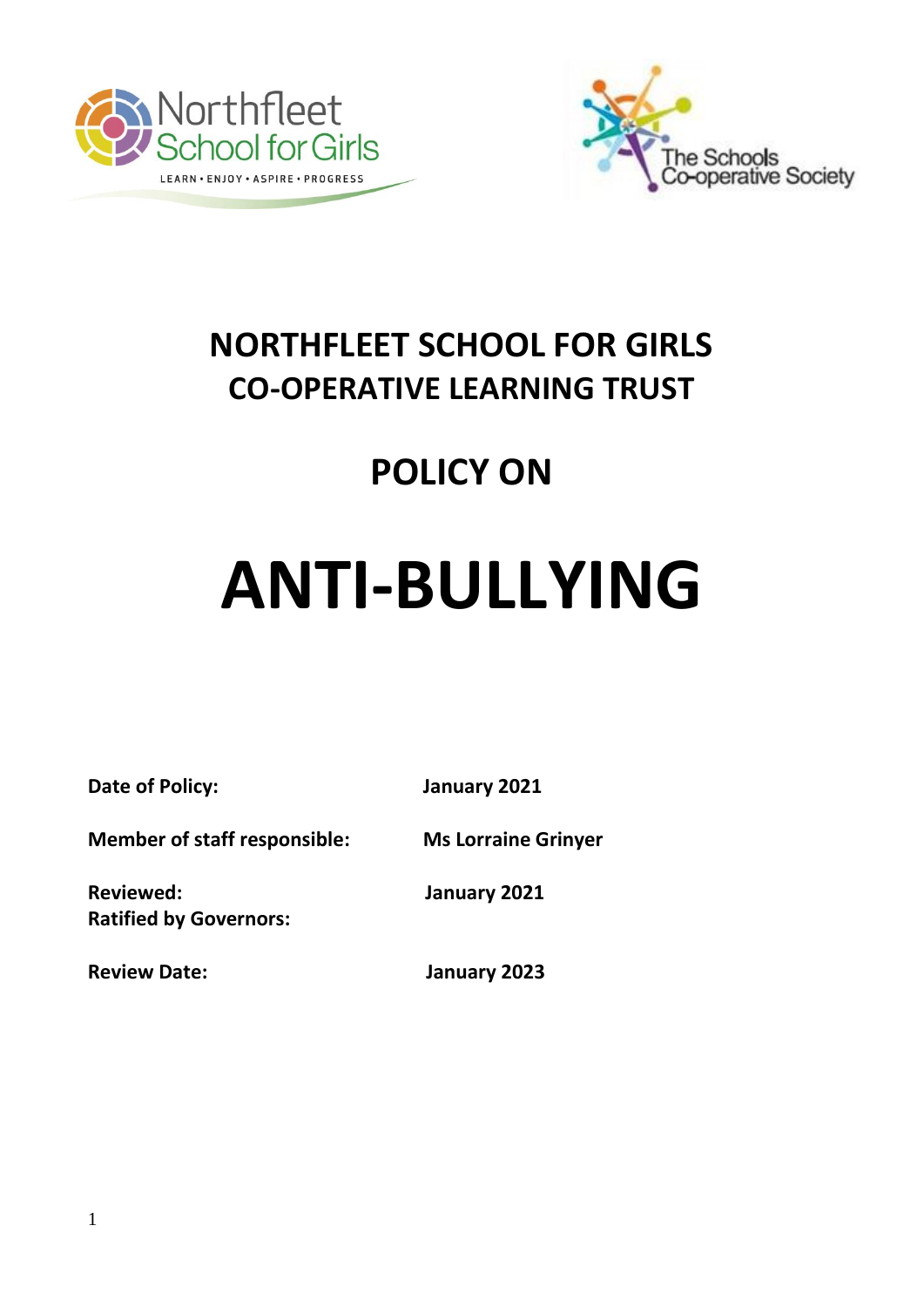#### **ETHOS STATEMENT**

NSfG's vision is that students will **dream big** with regard to their potential life opportunities and achieve this through the **excellent start** this school gives them. Whilst at NSfG students will experience:

- **High expectations** in every aspect of school life, including academic progress, personal development, relationships and appearance
- All those involved in the school will **work together** to achieve this vision. \it is especially important that the school, students, parents and Governors all work together effectively as one team
- Should be an **enjoyable experience**. We will work to create a school that students want to come to, staff value working in and parents are proud to send their children

The aim of the school is to foster positive relationships whereby students, staff and all stakeholders value equality and diversity amongst the whole community, and are proactive in establishing these as the norm.

Our firm belief is that by working in **PARTNERSHIP** relationships in our school will be something of which we can all be proud. In the majority of cases students, staff and parents treat each other with mutual **RESPECT.** There are times, though, when things go wrong and relationships are not as good as they could be. We must then all work together to get things back on track because we believe that everyone in the school has the right to learn in a happy, positive and safe environment. Therefore, everyone has the **responsibility** to behave in a way that is going to allow this to happen.

We recognise that bullying is unacceptably endemic within society as a whole and therefore will be found within every school, including ours. Although we acknowledge that it is not feasible to totally eradicate bullying, we are committed (as far as is possible) to preventing, identifying and stopping any outbreak of bullying that is brought to our attention.

#### **Aims of this policy**

- 1. Prevent, as far as is possible, any bullying from taking place within our school community.
- 2. Correct any outbreaks of bullying which do occur by working with both victim and bully.
- 3. Support the whole school community so that we become a sharing and caring community whose members do not accept bullying and will not allow incidents to go unchecked.

#### **The School will:**

- Discuss, monitor and review our anti-school policy on a regular basis
- Support all staff to promote positive relationships and identify and tackle bullying appropriately
- Intervene by identifying and tackling bullying behaviour appropriately and promptly. This will be done through a clear "Positive Relationships Ladder" whereby all students are aware of the consequences of unkind or bullying behaviours (see Appendix 1)
- Offer a clear and easy-to use reporting system for students
- Ensure that students are aware that all bullying concerns will be dealt with sensitively and effectively; that students feel safe to learn; and that students abide by the anti-bullying policy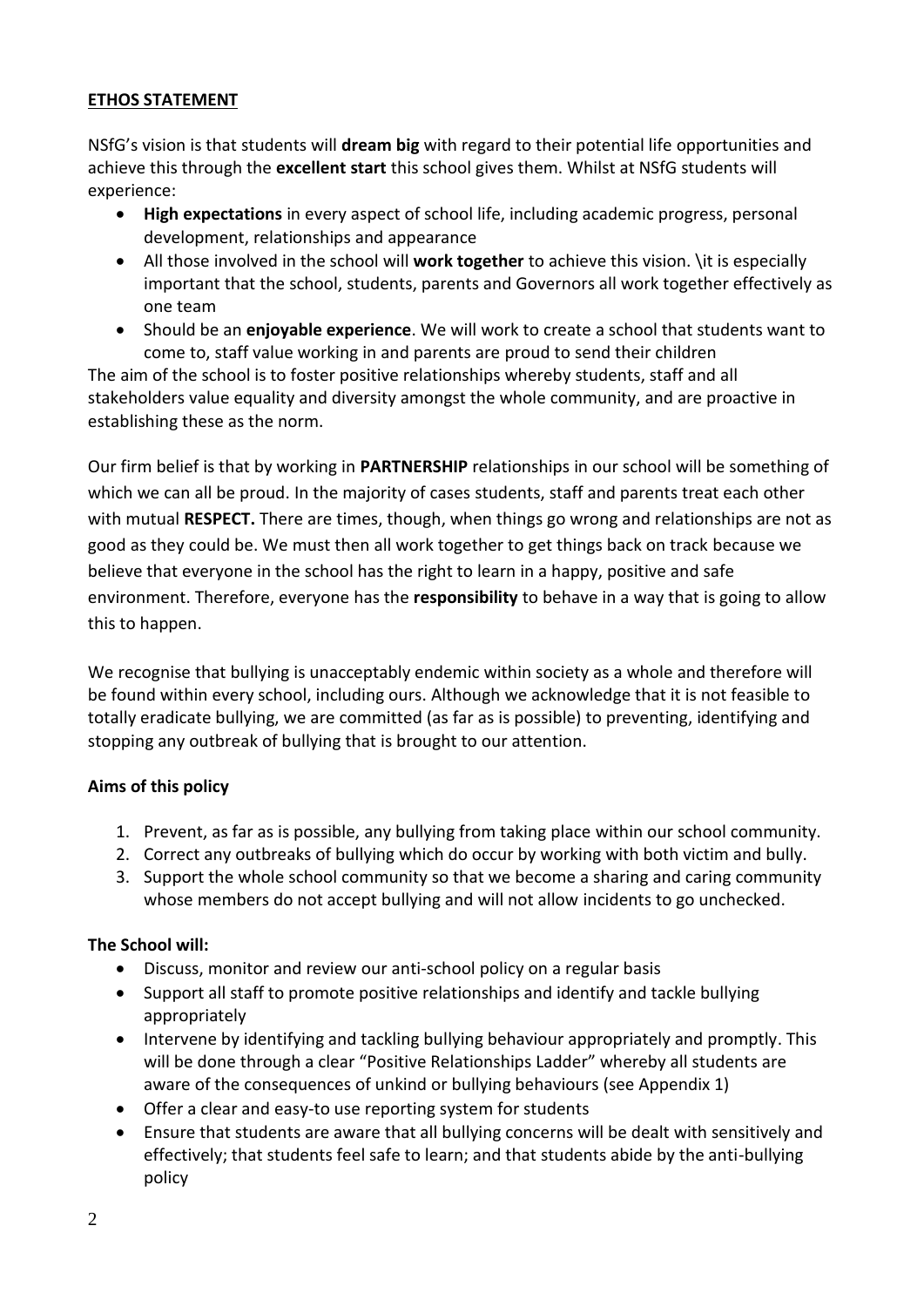- Require all members of the community to work with the school to uphold the anti-bullying policy
- Report back to parents/carers regarding their concerns on bullying and deal promptly with complaints. Parents/carers in turn work with the school to uphold the anti-bullying policy
- Seek to learn from good anti-bullying practice elsewhere and utilise support from the Local Authority and other relevant organisations when appropriate

#### **A NOTE ON TERMINOLOGY:**

Bullying is "behaviour by an individual or a group, usually repeated over time that intentionally hurts another individual either physically or emotionally".

Specifically, it will include the following:

- 1. The causing of physical or emotional distress by individuals or groups on a victim.
- 2. An action which is usually repetitive but may be "one off".
- 3. An action which might be Physical or Verbal in nature.
	- (a) Physical in causing actual harm or threat of harm against the victim.
	- (b) Physical in the form of a sexual violation or causing sexual distress in the victim.
	- (c) Verbal in that the action engenders fear or emotional trauma within the victim.
	- (d) Verbal in that the action causes the victim to feel rejected or ostracised by the community.
- 4. An action which might be deliberate (in that the bully knowingly chooses to cause hurt/harm to the victim) or non-deliberate (in that the bully does not realise the hurt/harm that they are causing).
- 5. An action that might take place outside of the school environment/school day which causes the victim emotional trauma within the school setting.
- 6. Bullying might be related to sexual orientation (homophobic bullying) or sexist, sexual and transphobic bullying
- 7. Bullying related to race, religion or culture
- 8. Bullying related to SEND (Special Educational Needs or Disability)
- 9. Bullying related to appearance or health conditions
- 10. Bullying of young carers or Children in Care or otherwise related to home circumstances
- 11. "Cyber bullying" through social networking sites on the internet, apps and mobile phones, including sending offensive or degrading imagery

By "bullying" we do not mean a "falling out" between friends even though the result of this often looks like bullying.

Bullying may take the following forms:

Name-calling, mocking, "put-downs", sarcasm, offensive comments Physical assault (such as kicking, hitting, spitting, biting) Threatening physical assault **Ostracising** Getting others to "pick on" the victim Demanding of money, possessions or food in a threatening way Sexual actions done against the will of the victim Spreading malicious rumours or lies Deliberate damage of another's property Producing offensive graffiti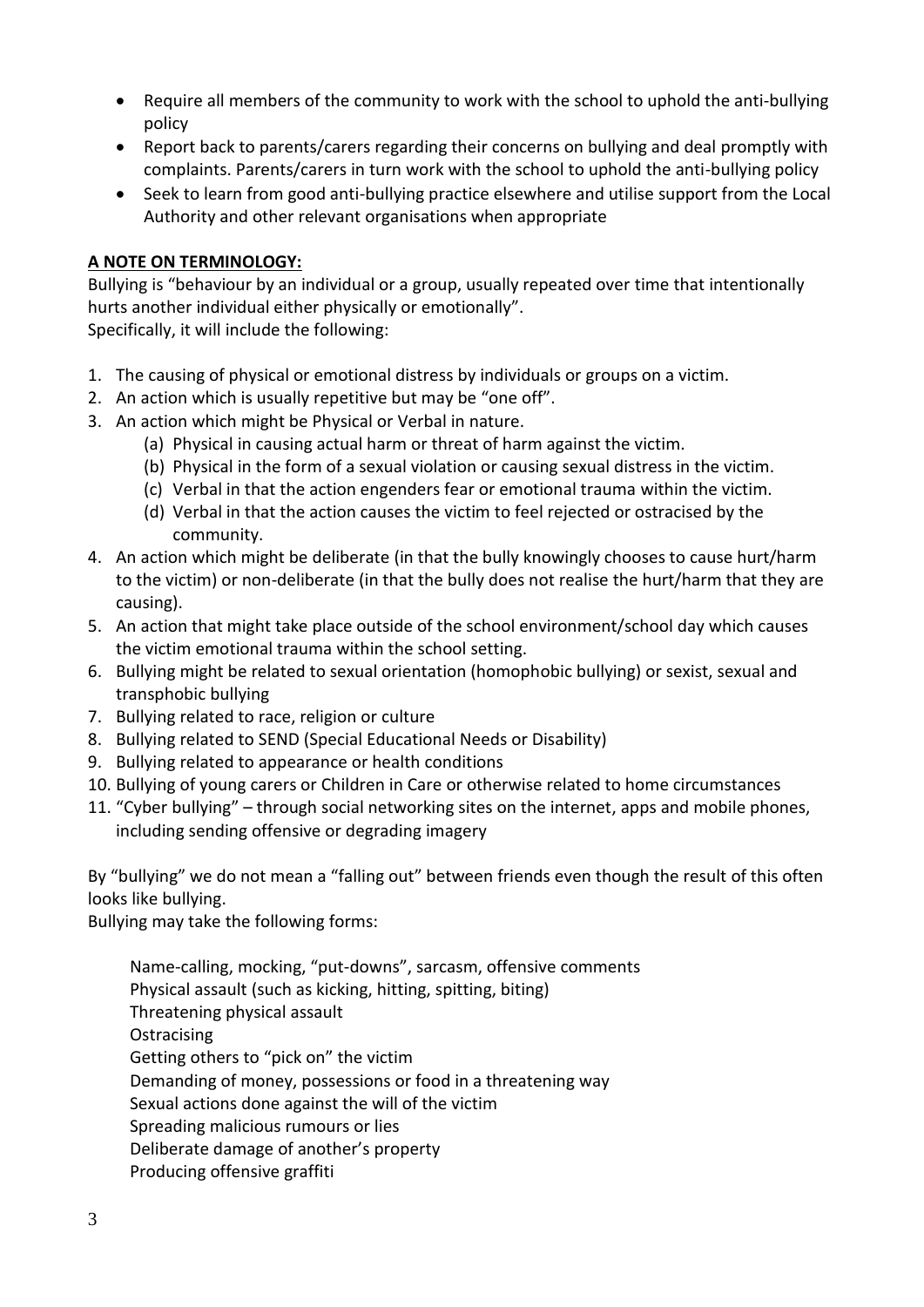#### **LIAISON WITH PARENTS & CARERS**

We will:

- Ensure that all parents/carers know who to contact if they are worried about bullying through the school's website; in most cases this will be the relevant Engagement and Support Leader (ESL) of the College
- Ensure that all parents know about our complaints procedure and how to use it effectively through the school's website
- Work with all parents and the local community to address issues beyond the school gates that give rise to bullying
- Encourage parents to work with the school to role model positive behaviour, both on and off site, and on and offline

#### **PRACTICES**

#### *1. PREVENTING BULLYING*

We recognise that everyone in the school community has a responsibility to help prevent any outbreak of bullying. Prevention is a pro-active approach to dealing with the issue of bullying. We will seek to do this in the following ways:

- Pro-actively through this policy document to be agreed to and implemented by a partnership of governors, parents/carers, staff (both teaching and non-teaching), students (including the school student leaders) and the community at large (through the school website) – designed to raise awareness amongst the stakeholders in aiming to prevent bullying starting in the first place.
- Pro-actively via information-gathering from the school students on a regular basis through such means as student surveys
- Pro-actively through assemblies and/or College meetings at least twice a year
- Pro-actively through the PSHE curriculum beginning in year 7.
- Pro-actively through mediation in order to deal with specific issues with a pair or group of identified students
- Pro-actively through building into core curricular subjects especially English
- Pro-actively through the use of Corrective/Reactive approaches towards bullying which will engender a climate of belief that "something will always be done and so it is better not to bully in the first place".
- Pro-actively through the use of "Restorative Justice" approaches by staff when they see a bullying situation in the making
- Pro-actively through the use of a school base "tracking system/database" (Positive Relationships Ladder) which will highlight potential victims/bullies to allow corrective work to be done.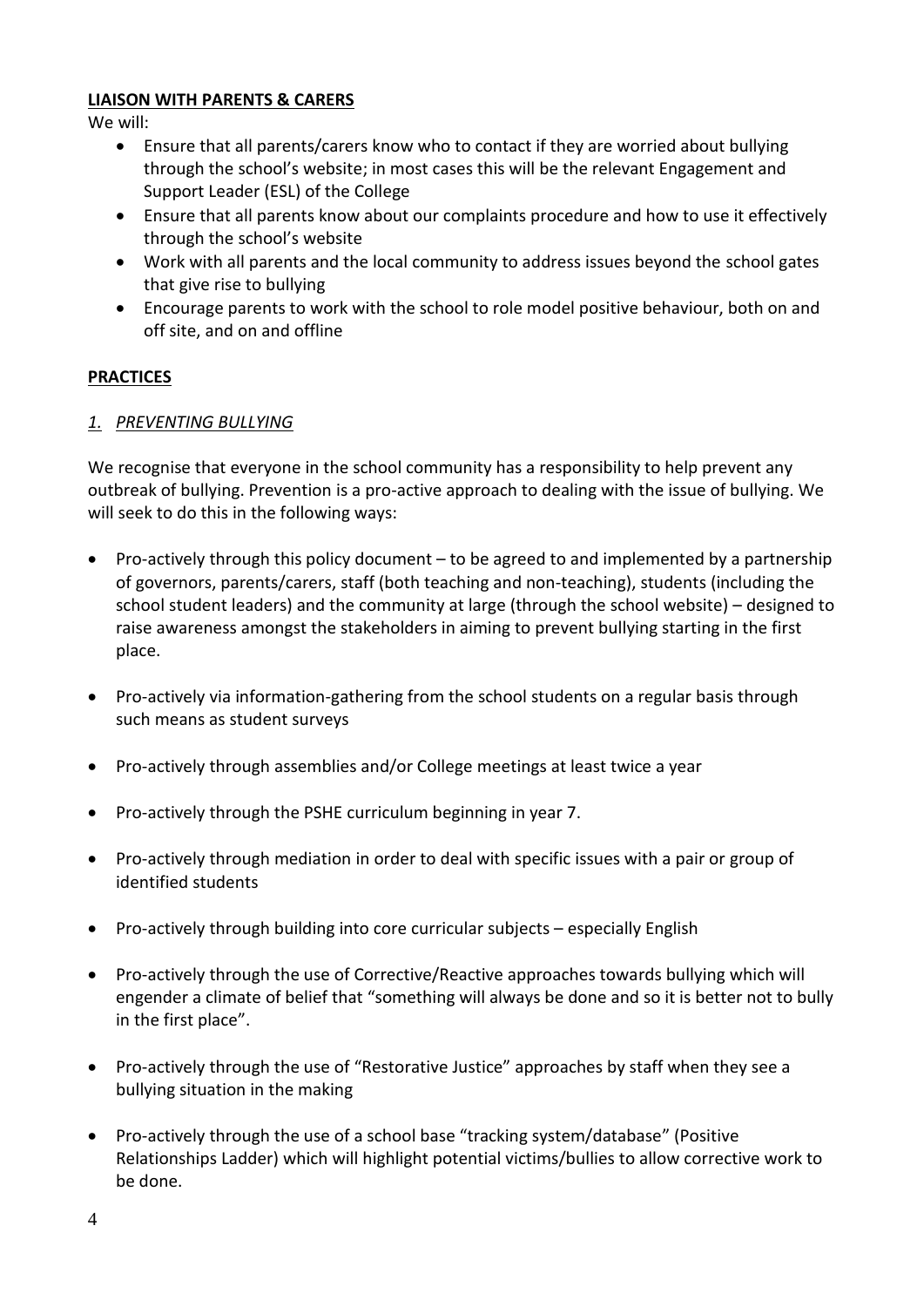- Through providing a safe environment (as far as is possible) during student social times by: supervising the site, providing sufficient spaces for students to relax and by giving careful consideration to the groupings of students in social time.
- Pro-actively through providing clubs and activities for students at lunchtimes and actively encouraging the students to join them.
- Pro-actively through displays around the school including the anti-bullying code
- Pro-actively working with outside support networks and the Youth engagement officer

#### *2. CORRECTING BULLYING*

We recognise that in spite of all preventative measures there will undoubtedly be periodic incidents of bullying. We need a reactive approach to deal with such problems and correct the situation so that bullying ceases and the victim feels safe within the school environment again. We seek to do this in the following ways:

- Through reacting to a "bullying allegation" by instituting an investigation where (observing safety and confidentiality constraints) the alleged bully, victim and witnesses will be given the opportunity to "have their say" either in a formal interview or through the written statement.
- If investigation suggests that the allegation is a friendship problem rather than a bullying incident, then the normal pastoral channels to support the students will be instituted (which might include the use of mentors).
- If investigation establishes that bullying has taken place, then the incident will be logged on the "tracking" system (as mentioned above).
- We then aim to support the "victim" in one or all of the following ways (and any other tailored way which will best support the child):
	- a. Staff will be informed in order to "keep an eye" on the student in class situations.
	- b. Home will be contacted in order to get the family in partnership with the school in supporting the victim.
	- c. Help will be given to the victim which could be self-protection advice, mentoring support, sanctuary provision (for example during vulnerable times of break and lunch), curriculum adaptation which might be to protect the child by allowing them to arrive/leave school or lessons at different times from the rest of the school while the problem is being dealt with;
	- d. The School Inclusion Panel might decide that the victim would benefit from referral to a member of the school's pastoral team
	- e. Covert observation of the victim/bully.
	- f. "Restorative Justice" or mediation approaches can be used to give the victim the opportunity to work out with the bully a "way forward" in a safe environment.
	- g. Liaise with the police/outside agencies where necessary or advisable.
- We then aim to support the "bully" in one or all of the following ways (and any other tailored way which will best change the bully's behaviour):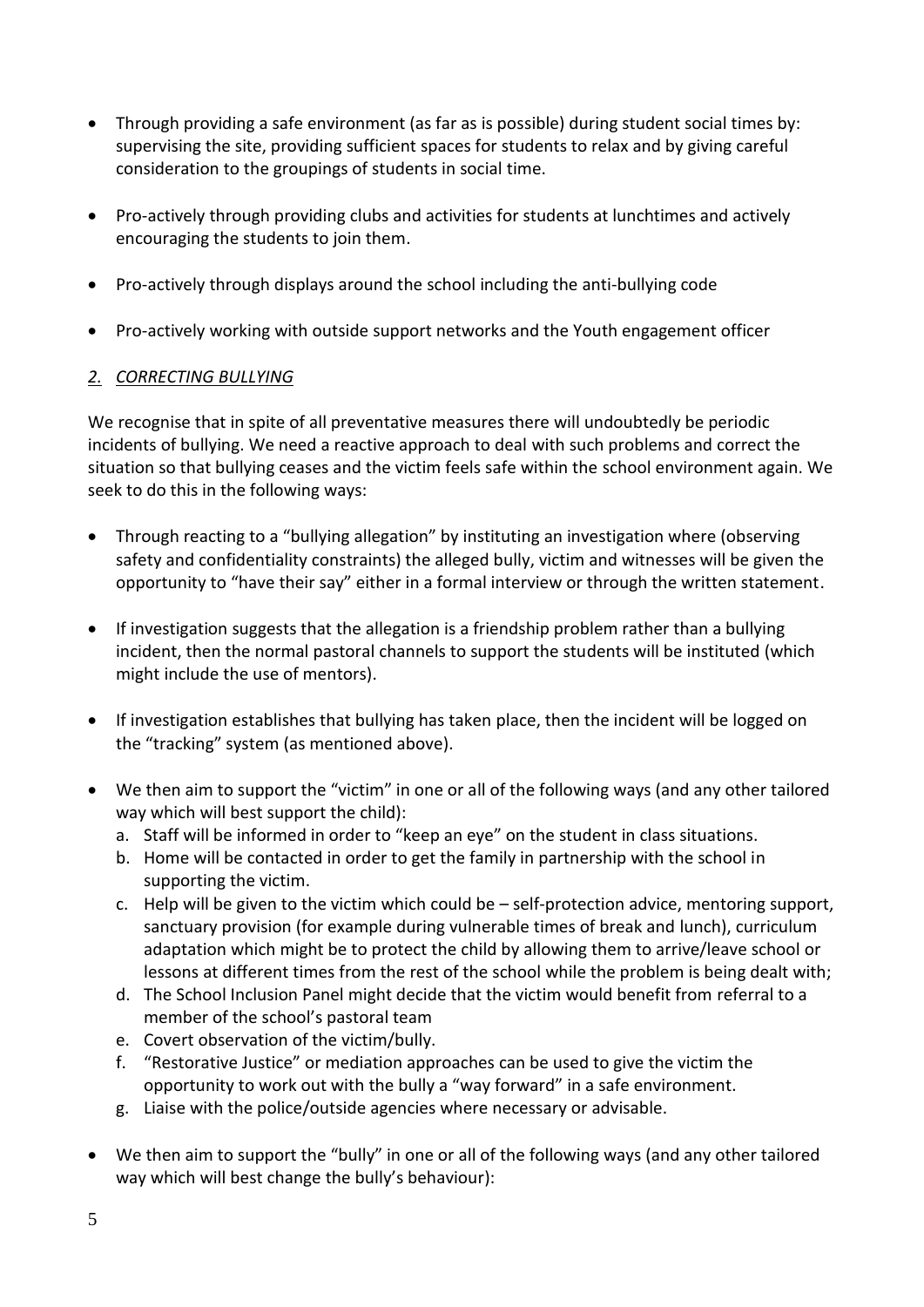- a) In the first instance it might be appropriate to talk to the bully and give them a warning this is especially pertinent if it is felt that the bully was not aware of the distress they were causing to the victim. If that child then bullies again then the bully will be punished.
- b) It might then be appropriate to use a "Restorative Justice" approach to face the "bully" with the consequences of their actions and to get them to decide what should happen now to ensure that the bullying does not continue
- c) It might be appropriate (for example if the investigation showed callous bullying or the child has been bullying before) to immediately punish the child. This punishment might take the form of isolation from their peers in the School Isolation Room. It might take the form of a loss of the social time when the bullying takes place. It might be temporary removal from a lesson where the victim feels vulnerable, or the loss of the right to go home at the same time as their peers. It could also take the form of a fixed-term exclusion.
- d) The family will then be contacted in order to bring them into partnership with working with and supporting the bully.
- e) The bully may then be helped to make decisions and set targets in order to seek to ensure that the bullying stops and is not repeated.
- f) If after repeated cycles and target setting the bully fails to change their behaviour then exclusion may result or, in partnership with parents, the school may arrange a move to an alternative school.

If possible/advisable "mediation" will be used to bring together the victim and the bully if it is considered that this will lead to a successful resolution of the problem.

#### *3. SUPPORTING AN ANTI-BULLYING POLICY*

We recognise that preventative and corrective strategies are only as good as the information and support that we are provided with. If there is a "conspiracy of silence" due to fear of the bullies or a belief that to "tell" would either make things worse for the victim or that nothing would be done, then all the above measures will be less effective. Our aim is to establish the NSFG community as a "sharing and caring environment" which will not allow bullying to go unchecked. We seek to do this in the following ways:

- Through using preventative strategies (as outlined above) to educate the school community to be "sharing and caring", thereby fostering positive relationships.
- Through using corrective strategies (as outlined above) to persuade the school community that it is "safe" to "share and care" and that there is a collective responsibility to prevent bullying.
- Through the school student leaders as a representative body to engender a supportive approach
- Through providing many different ways in which the community can disclose if they have any concern that bullying might be taking place. Such ways will include:
	- a. The pastoral structure of the school
	- b. The Learning Domain team (many students feel confident to come to the Learning Domain to share their concerns)
	- c. Mentors (who may be either adult or peer)
	- d. "Concerns Reporting" where any student report their concern online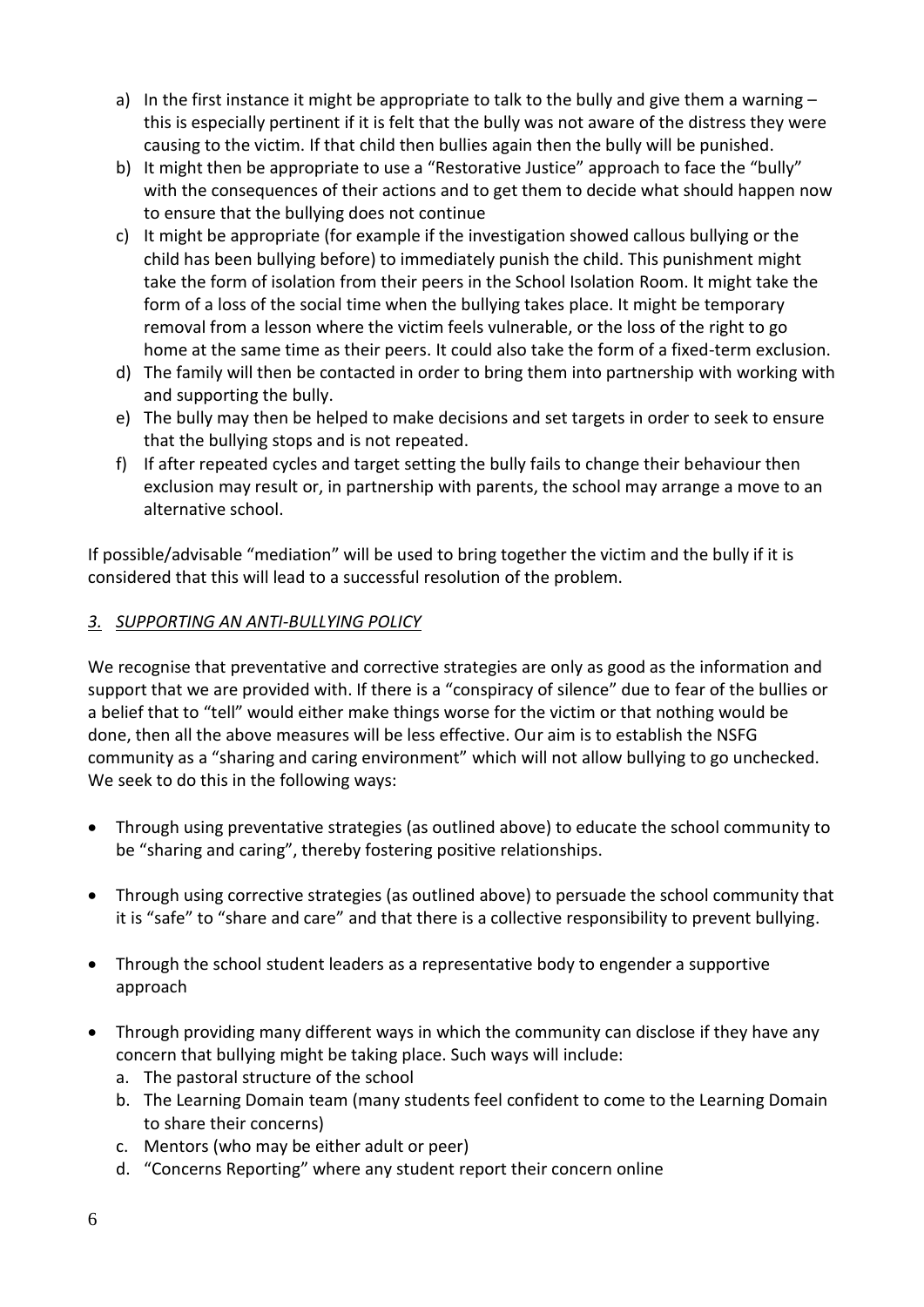e. Any other persons not mentioned above, with whom the concerned person feels comfortable.

The following appendices give details on our procedures for correcting inappropriate behaviours;

Appendix 1 – Ladder for ensuring positive relationships Appendix 2 – Dealing with Bullying: proactive Approach Appendix 3 – Dealing with Bullying: Establishing a "Telling Environment" Appendix 4 – Reporting pathways Appendix 5 – Cyber-Bullying and Misuse of Social Media

#### **RESPONSIBILITIES**

It is the responsibility of

- School governors to take a lead role in monitoring and reviewing this policy
- Governors, the Head Teacher, Senior Managers, Teaching and Non-Teaching staff to be aware of this policy and to support and implement it accordingly
- The Head Teacher to communicate the policy to the School Community and to ensure that disciplinary measures are applied fairly, consistently and reasonably
- Parents/carers to support their children and work in partnership with the school
- Students to abide by the policy.

The named Governor with lead responsibility for this policy is Mrs E. Tuff. The named member of staff with lead responsibility for this policy is Fiona Collingridge

#### **MONITORING AND REVIEW – POLICY INTO PRACTICE**

This policy will be monitored and reviewed in February \_\_\_\_

The named Governor for bullying will report on a regular basis to the governing body on incidents of bullying and outcomes. Any issues identified through the monitoring of this policy will be incorporated into the school's action planning.

#### **LINKS WITH OTHER SCHOOL POLICIES AND PRACTICES**

This Policy links with a number of other school policies, practices and action plans including:

- Behaviour and discipline policy
- Complaints policy
- Safeguarding and child protection policies
- E-Safety Policy
- Curriculum Policies

#### **LINKS TO LEGISLATION**

There are a number of pieces of legislation which set out measures and actions for schools in response to bullying as well as criminal and civil law. These may include (but are not limited to):

- The Education and Inspection Act 2006, 2011
- The Equality Act 2010
- The Children Act 1989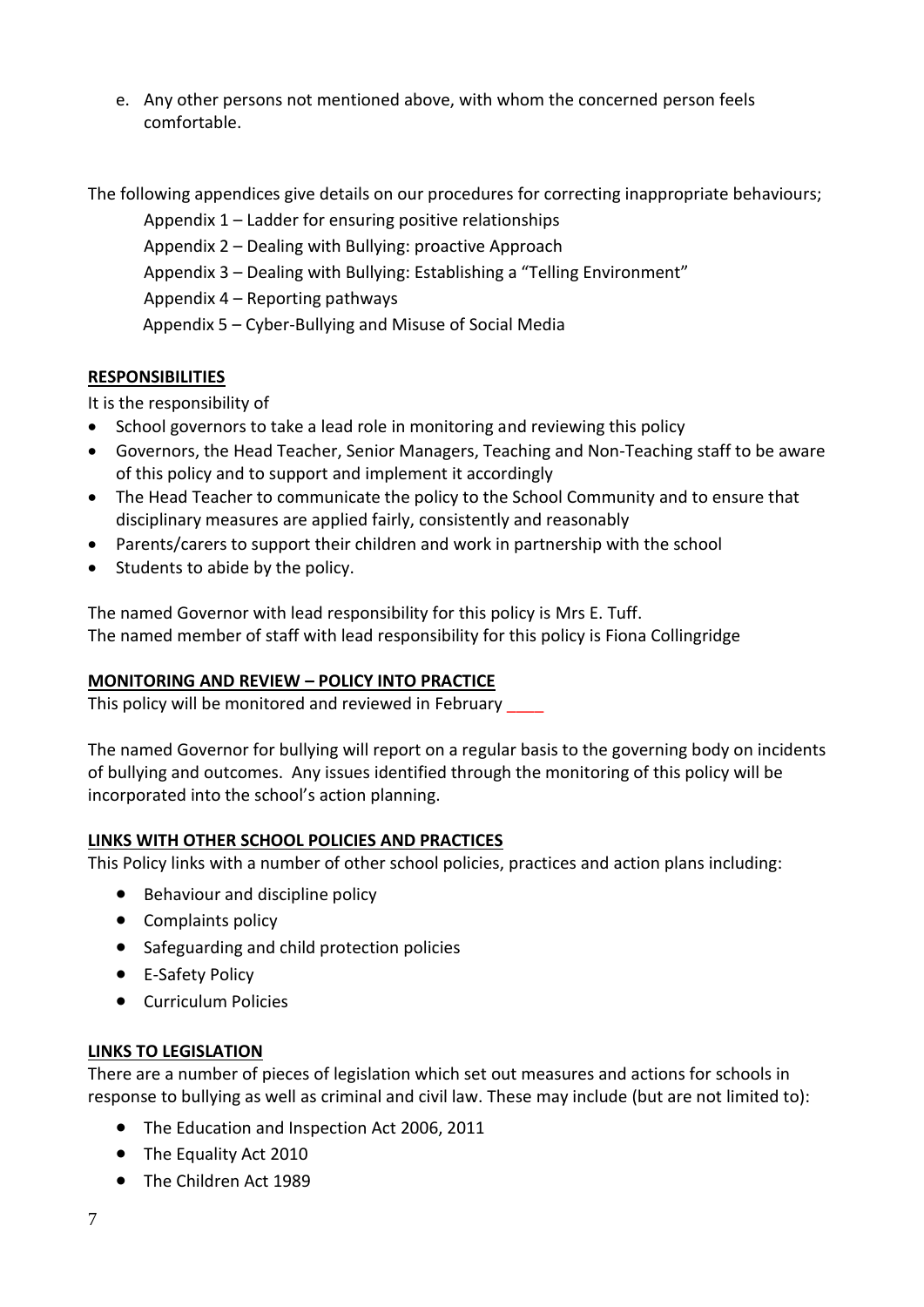- Protection from Harassment Act 1997
- The Malicious Communications Act 1988
- Public Order Act 1986
- The Computer Misuse Act 1990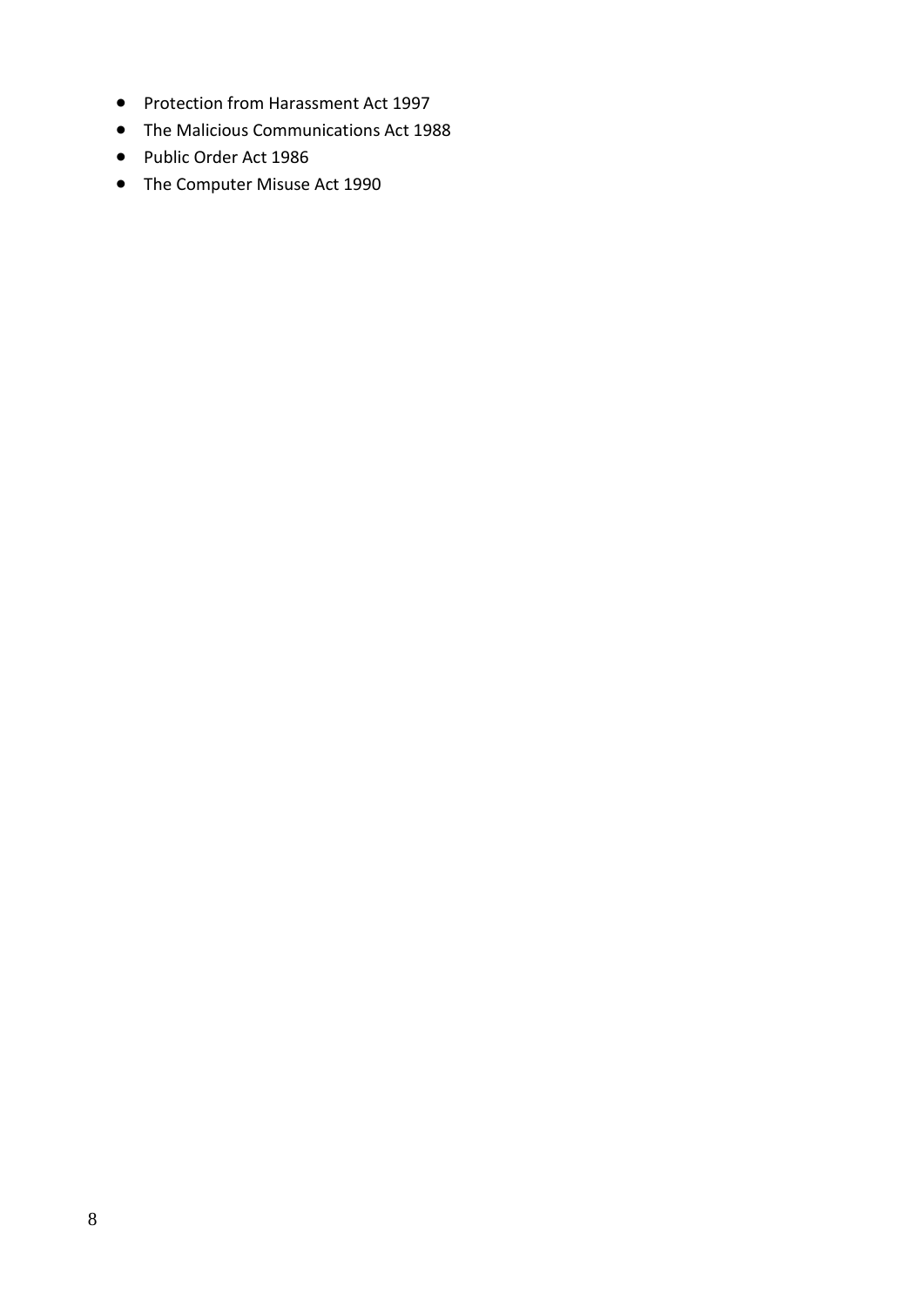Step  $1 =$  warning and B1 on the points system

### **PROCEDURES FOR UNKIND/BULLYING POSITIVE RELATIONSHIPS BEHAVIOURS**

**Step 2 Student cannot maintain decent relationships and has already been warned B3**

**Lunch time detentions between 3 to 5 days**

**SIR for whole day (or 2 days depending on severity) including social times and half hour end of school**

**Step 3 Student continues with behaviours despite prior consequence or the unkind behaviours are in lessons**

**Step 4 Unkind behaviours have escalated/continued despite above steps or Deliberate intimidation B6**

**Either internal exclusion in the Bridge (11.30-4.30) Provision or Fixed Term Exclusion**

**Communication At all stages: ESL to keep parent of perpetrator and "victim" informed of actions**

**In addition to sanctions: POSITIVE RELTAIONSHIPS PROGRAMME** 

**RJ/Mediation can be** 

**Step 5 The above has not worked – those who can't or won't work with us to maintain positive relationships** 

**Managed Move**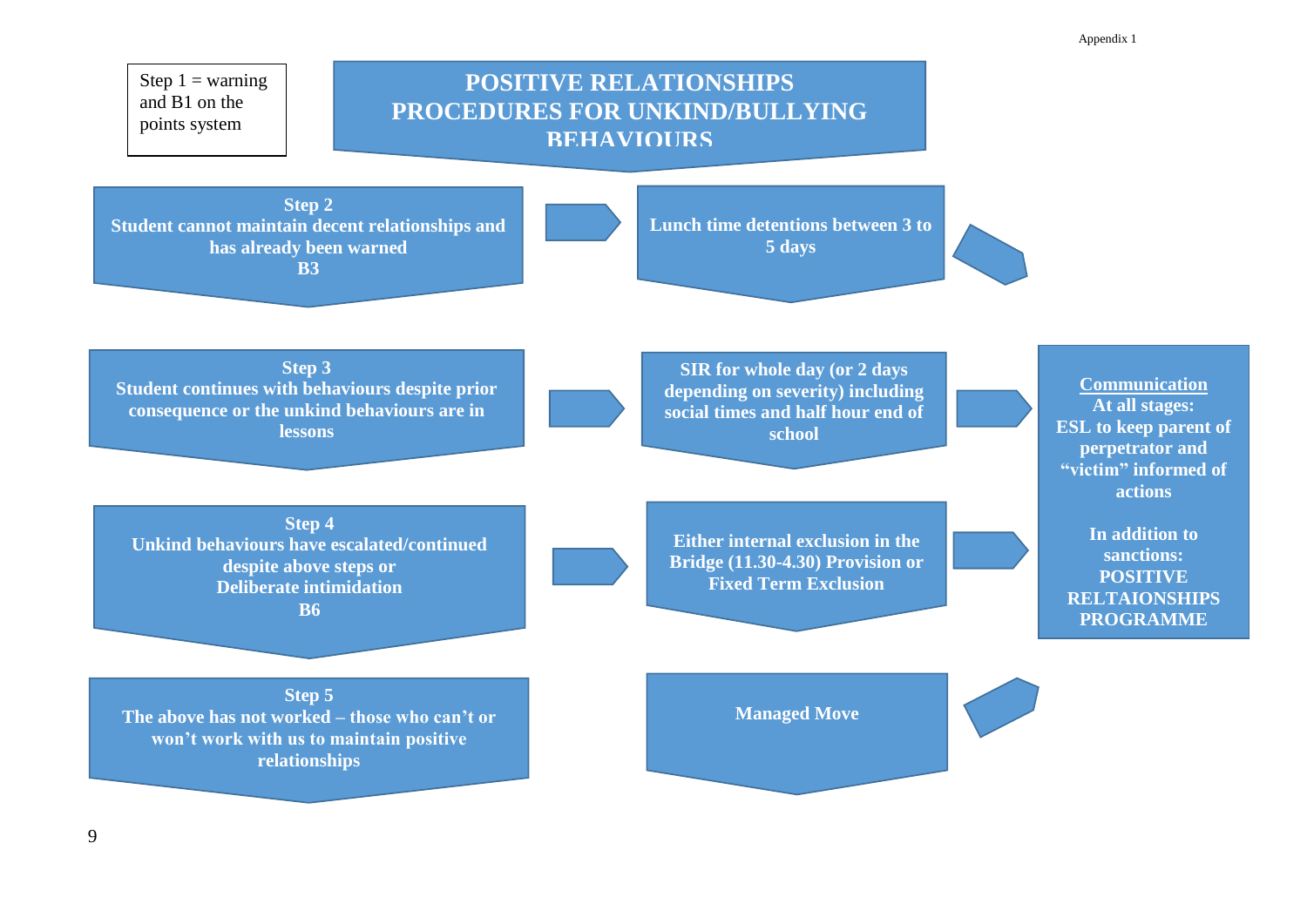#### **DEALING WITH BULLYING**

#### **PRO-ACTIVE APPROACH:**

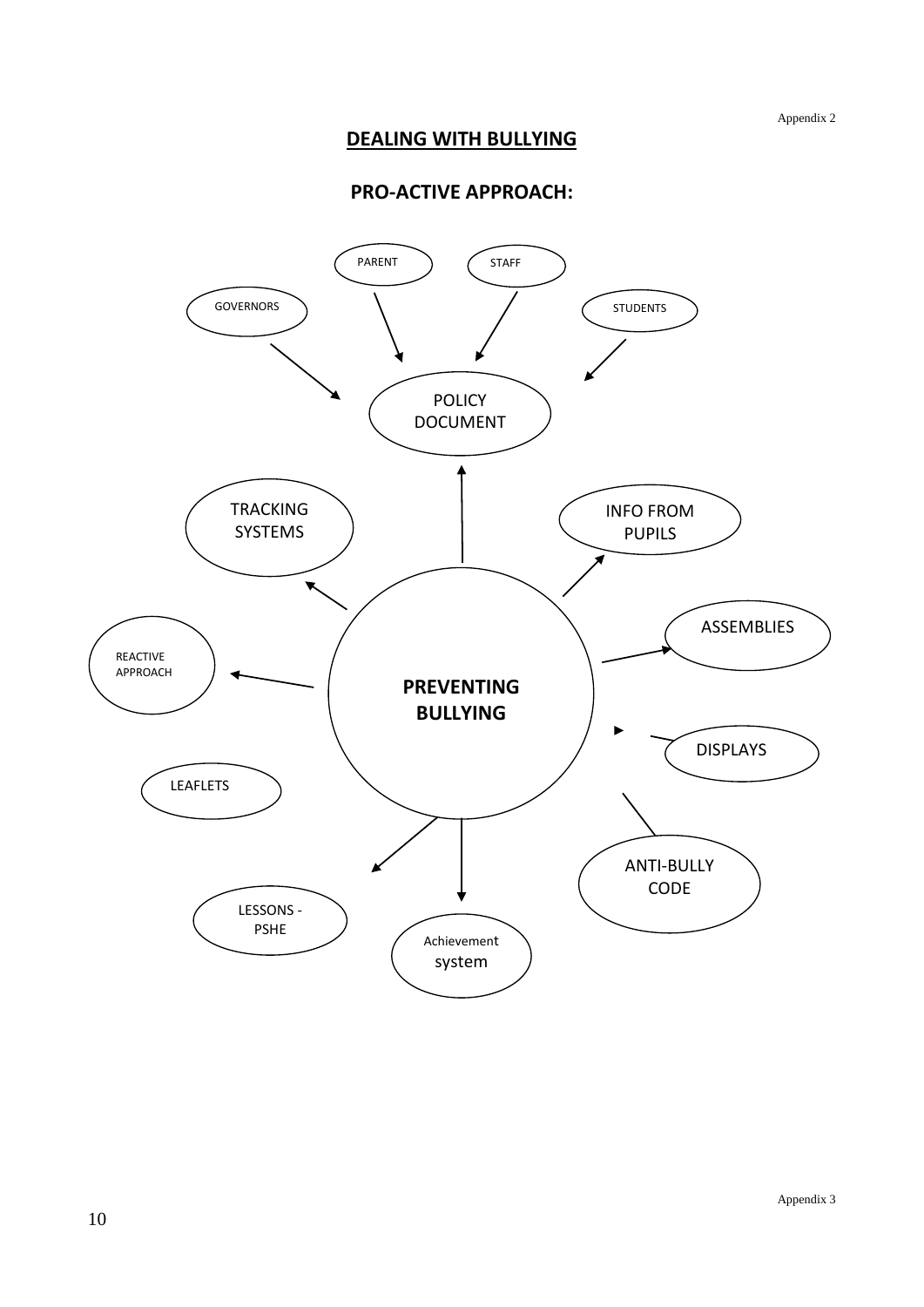#### **DEALING WITH BULLYING**

#### **ESTABLISHING A "TELLING" ENVIRONMENT**

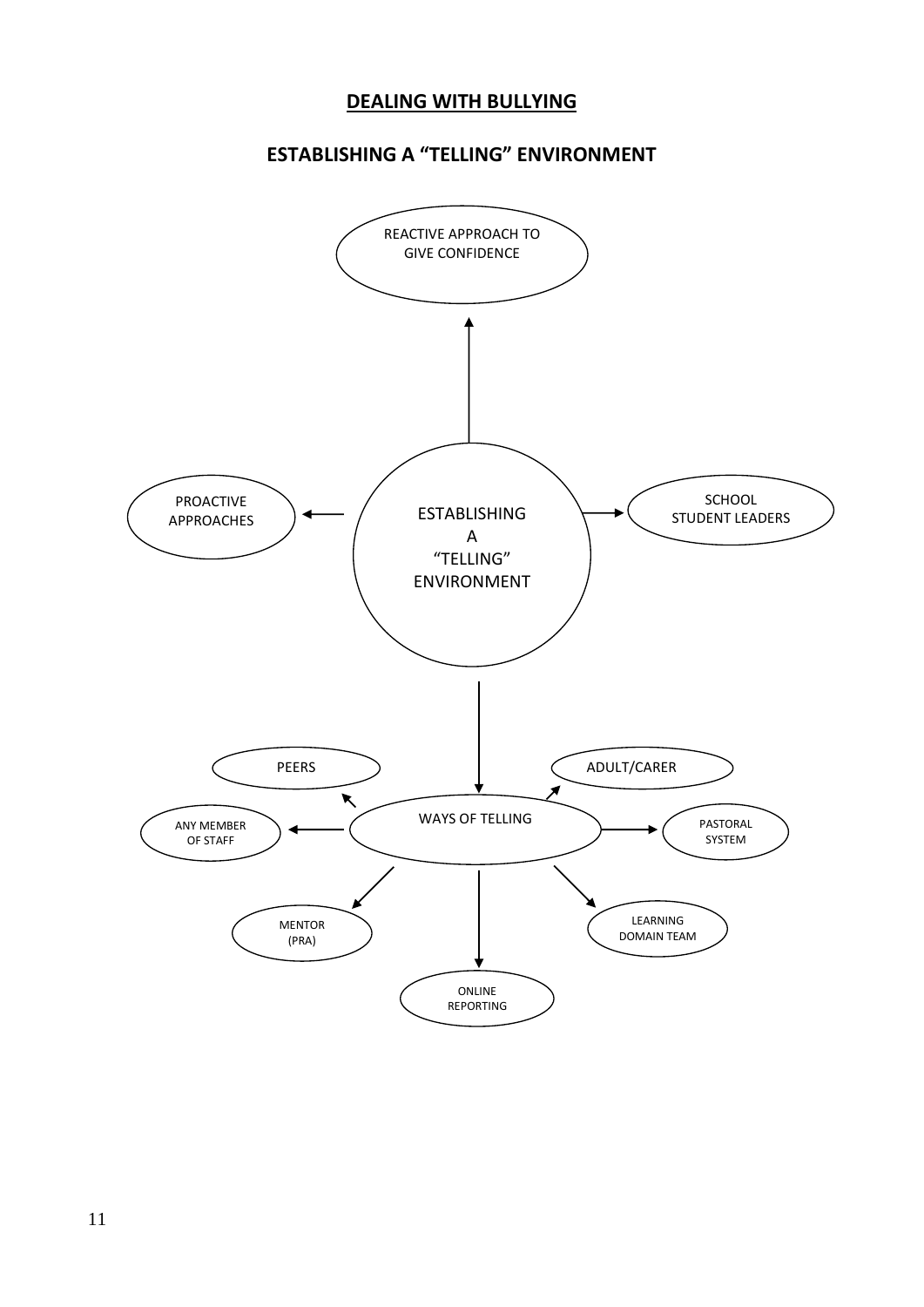Appendix 4

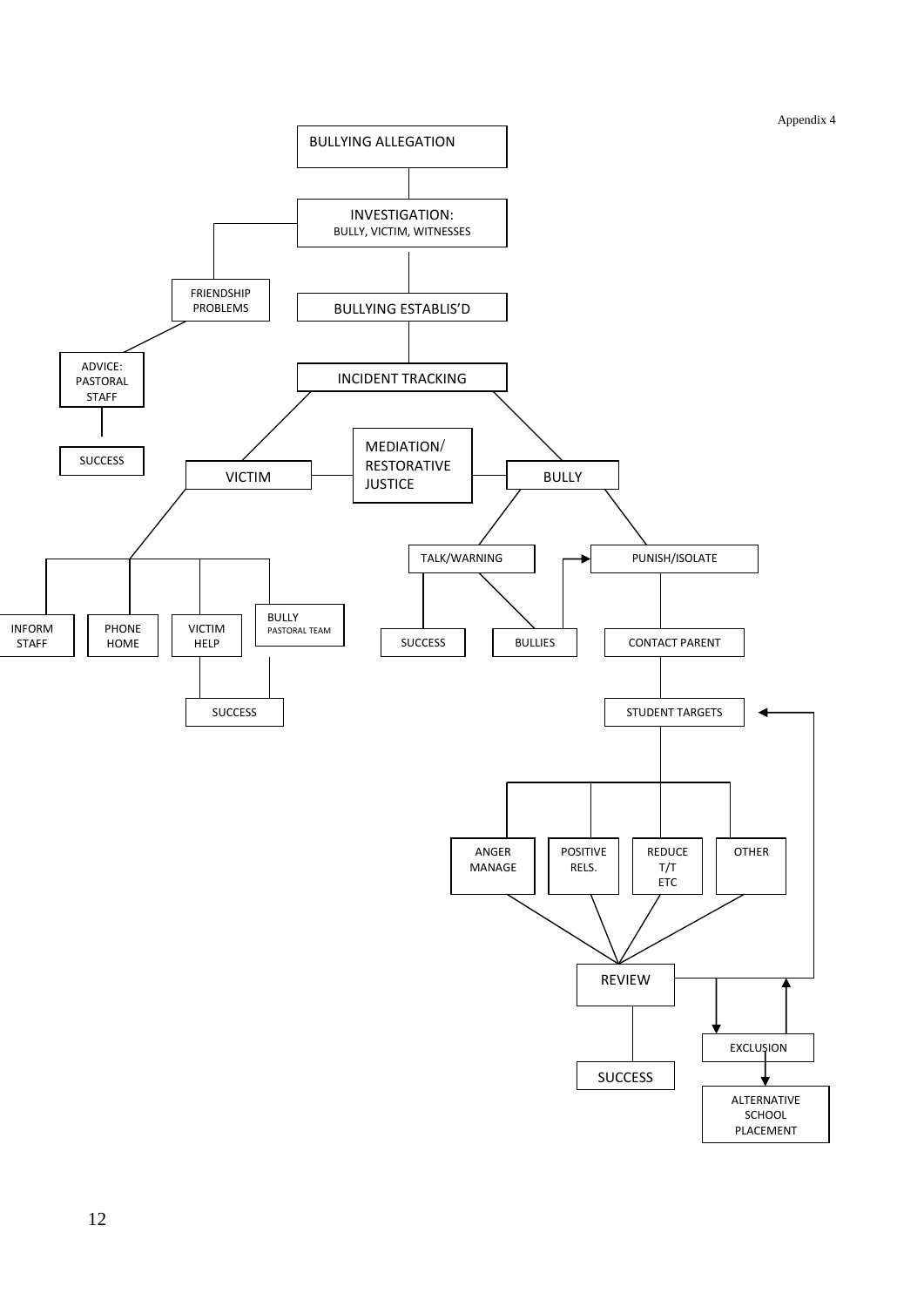#### **CYBER-BULLYING AND MISUSE OF SOCIAL MEDIA OVERVIEW:**

The school recognises that the issue of cyber-bullying is a rising concern within society as a whole and therefore deserves its own section within our Anti-bullying policy.

Cyber-bullying (along with all forms of bullying) will not be tolerated in the school. "Cyber-bullying" is defined as "The use of information communication technology, particularly mobile phones and the internet, to deliberately hurt or upset someone" (DCSF 2007)

All members of the school community – students and staff - have the right to be protected against cyber-bullying.

This appendix should be read alongside the following:

- Anti-bullying Policy
- Behaviour Policy
- E-safety Policy
- E-safety synopsis
- Acceptable use policies

#### **PREVENTING CYBER-BULLYING**

The school shall do all it can to ensure the safety of all its community – both students and staff – by preventing cyber-bullying taking place through the promotion of safer practices: -

- All staff shall receive full e-safety training with regular updates during Staff Development Days. All staff shall agree to and sign Acceptable Use of computers contracts
- All students shall receive e-safety training. In year 7 they will look at the issue of Cyber-bullying as part of their curriculum. Year 7s will also all participate in formal "ThinkUKnow" training. All years will have e-safety assemblies at least once a year
- Internet and social media use contracts will be agreed to and signed by both students and parents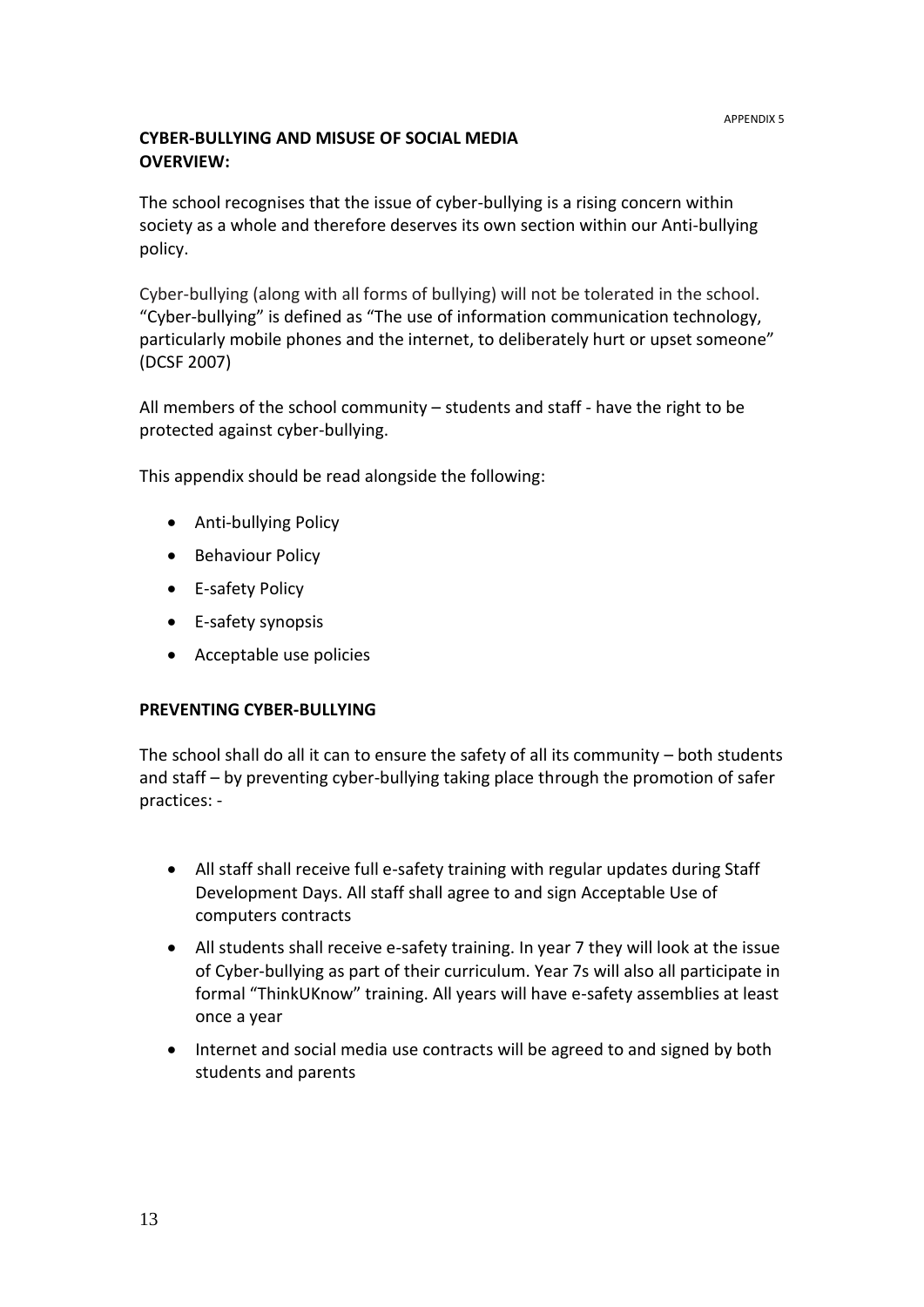- The school will make full use of filters to ensure that only acceptable websites are accessed
- Posters shall be clearly displayed around the school advising the community to keep safe and how to report any cyber-bullying
- Leaflets to ensure safe use of information communication technology shall be distributed to students and parents and shall be available in the Learning Resource Centre

#### **CORRECTING CYBER-BULLYING**

- Students are encouraged (and advised on how) to inform key adults if they become the victim of cyber-bullying – whether this cyber-bullying takes place in school or out of school. They are advised to tell their parents, a teacher, an adult whom they trust, the "e-safety team". They are taught from year 7 how to report to CEOP on line
- Staff are taught to always report to their line manager/e-safety team if they become the subject of cyber-bullying whether by student, parent or member of staff. If the bullying is from another member of staff, or if there is the belief that a member of staff might be using cyber-bullying against a student, then the report is to be made directly to the Head Teacher
- An investigation into the allegation will be made by a member of the e-safety team (unless the allegation is against a member of staff, in which case the Head Teacher will be responsible for any investigation)
- Both victim and alleged cyber-bully will be spoken to by the e-safety team
- Sanctions will be applied as appropriate to the individual case. This might include:
	- o The bully being asked to remove any material deemed to be inappropriate or offensive.
	- o A service provider being contacted to remove content.
	- $\circ$  If the school picks up on inappropriate downloaded content, including age-restricted games) -removal of device/deletion of downloads
	- o Parent/carers being informed.
	- o The Police being contacted if a criminal offence is suspected.
	- o Restorative Justice Approaches being used to resolve the issue
	- o The student being excluded from school

#### **SUPPORT AGAINST CYBER-BULLYING**

- The school is committed to working with parents in partnership. Provided there is not a safeguarding issue the school will, in most instances, liaise with the family of both victim and bully to support the student
- The school may offer training in e-safety to parents.